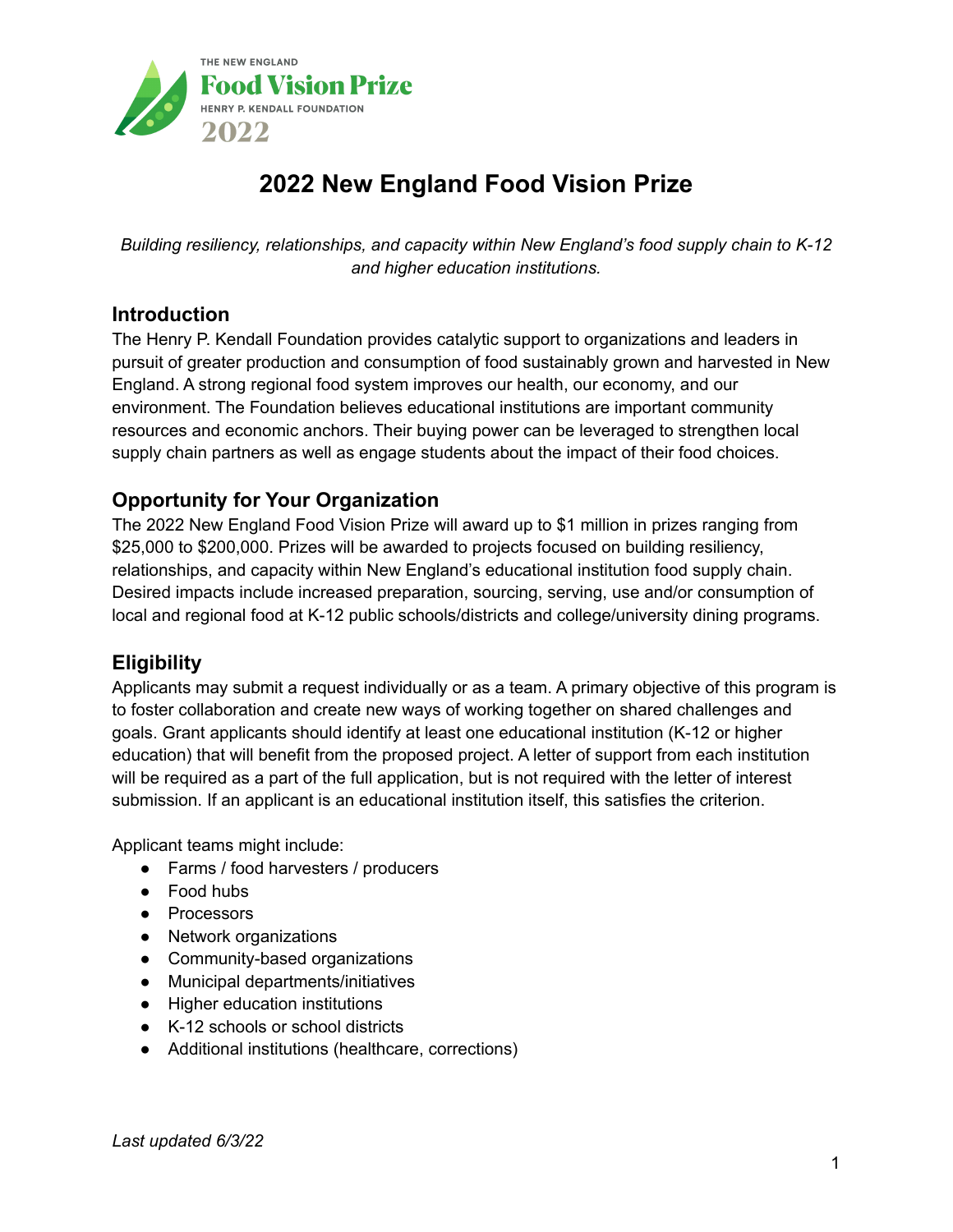

While for-profit businesses may participate as project partners, the primary applicant receiving grant funds from the Kendall Foundation must be a nonprofit organization, government entity, or municipality.

# **Criteria**

- **Impactful:** The project will lead to increasing the use of regionally-produced food in K-12 public schools/districts or college/university dining programs in New England. It is clear what difference this project will make in the local/regional institutional supply chain and who will benefit as a result.
- **Collaborative**: Funding would be used to further relationships with institutional food procurement/supply chain partner(s), ultimately providing regional food to at least one identified educational institution.
- **Regional**: The food impacted by the project should be grown or harvested in New England.
- **Measurable**: The project identifies at least one metric which the applicant will use to track and report progress at providing regional food to institutions.
- **Sustainable**: There is a clear plan for how the project will be managed during the grant period and how the project will continue beyond the initial grant period.
- **Equitable**: The project includes specific action to address injustice and inequity in the food system, including engaging stakeholders in decision-making.

## **Use of Funding**

Examples of possible uses of funding include the following:

- Infrastructure investment
- Equipment purchase
- Capacity and staffing
- Training and certification
- Marketing and awareness building

Funding may not be used for:

- The purchase of food
- Endowment

Prize proposals may range from \$25,000 to \$200,000, and should include the staffing costs, marketing needs, equipment purchases, capital improvements, etc. The applicants should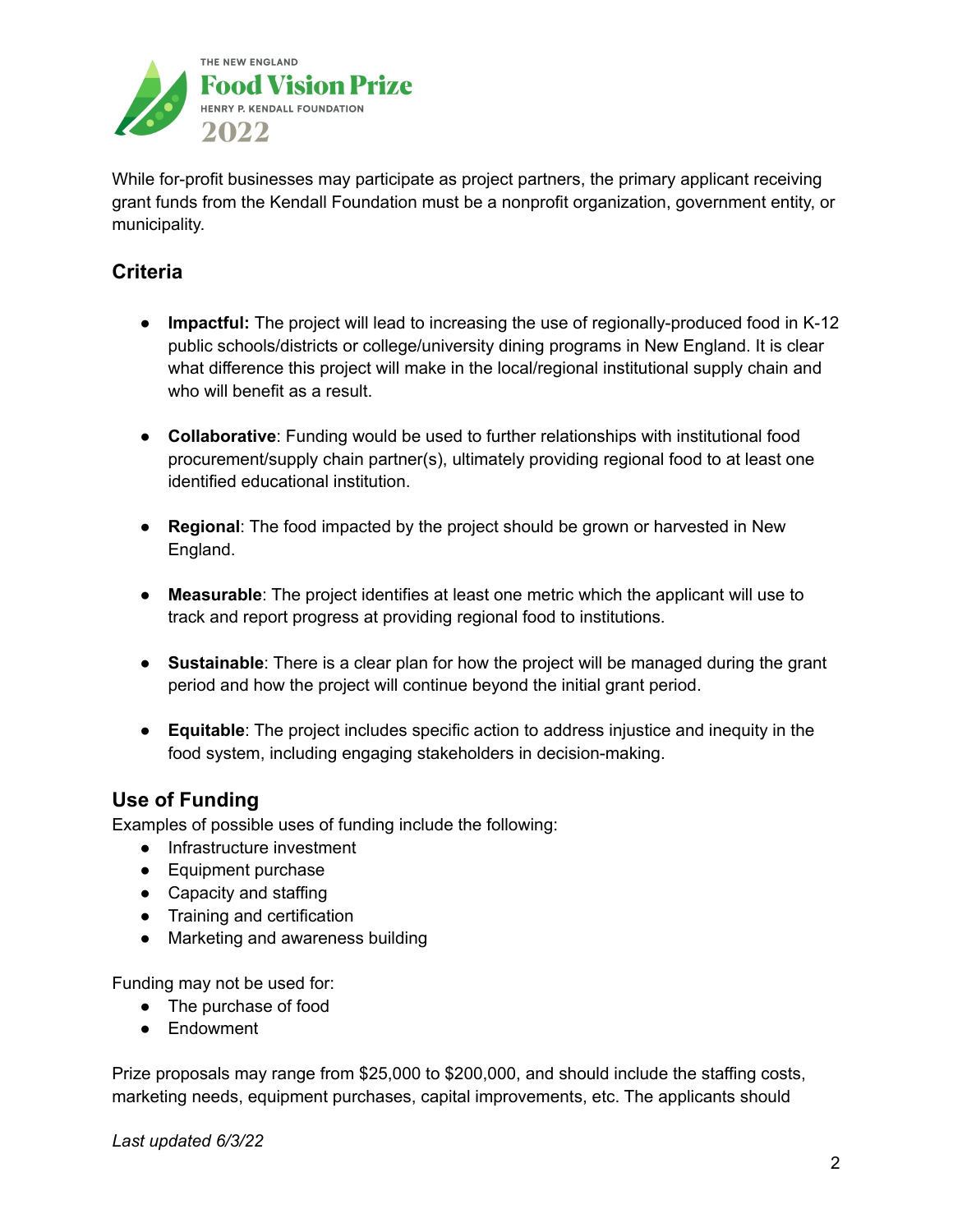

indicate how many years it will take to fully implement the project. A two-year project is permissible.

**Download a PDF of the LOI form, [instructions,](https://www.kendall.org/wp-content/uploads/2022/05/LOI.pdf) and questions here**

## **Application and Selection Process**

May 2, 2022 Prize Announcement June 30, 2022 Deadline for Letters of Interest Letters will briefly explain the idea, how it meets the criteria, and what institutions and partners will collaborate to realize the goal. Letters should be no longer than two pages. **Letters of Interest can be submitted [here](https://www.grantinterface.com/Process/Apply?urlkey=kendall)** July 15, 2022 Invitation for Full Proposal The Foundation will review all submitted Letters of Interest and invite a subset of teams to submit full proposals for consideration. September 1, 2022 Proposal Deadline Proposals will expand on the original idea to include responses to a series of prompts, which will be the basis upon which applicants will be judged by the review committee. September, 2022 Proposal Review Period Depending on the size of the request, applicants may be asked to schedule a video call with members of the review committee. During this period, an external review committee will meet and make recommendations to the Foundation team. October 20, 2022 Recipients Notified After approval by the Foundation board, Prize winners will be notified.

Prize winners will be expected to update the Foundation on their progress periodically, and will be invited to participate in a community of practice among other Prize winners to share progress, knowledge, and experiences related to their work.

### **Resources**

Do you have a seed of an idea but need to talk it out? Are you looking for partners? Are you wondering whether your organization or idea fits this program? Send us an email! We'll be glad

*Last updated 6/3/22*